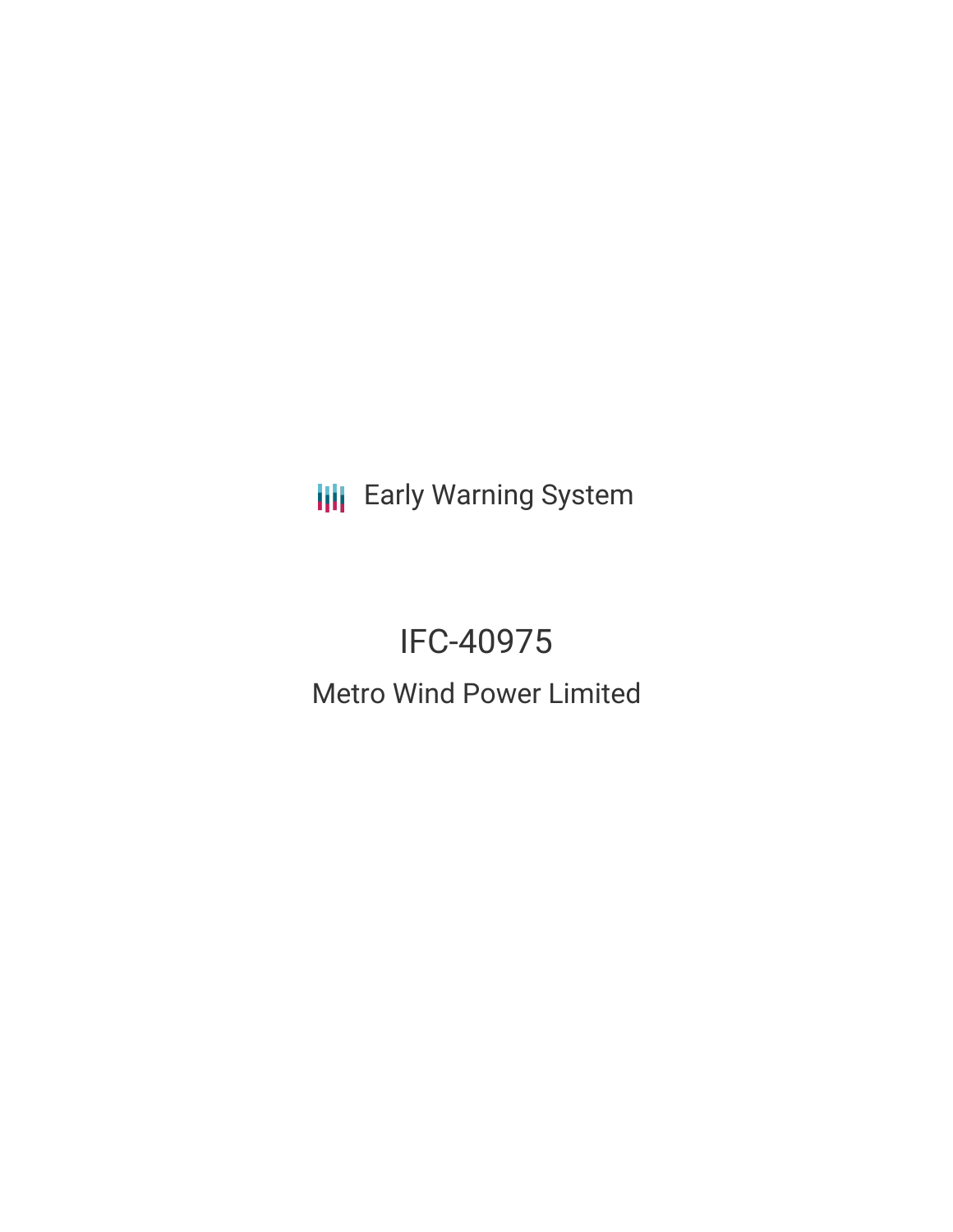

## **Quick Facts**

| <b>Countries</b>               | Pakistan                                                 |
|--------------------------------|----------------------------------------------------------|
| <b>Specific Location</b>       | Jhimpir Wind Corridor, Thatta district of Sindh province |
| <b>Financial Institutions</b>  | International Finance Corporation (IFC)                  |
| <b>Status</b>                  | Proposed                                                 |
| <b>Bank Risk Rating</b>        | B                                                        |
| <b>Borrower</b>                | <b>METRO WIND POWER LIMITED</b>                          |
| <b>Sectors</b>                 | Energy, Infrastructure                                   |
| <b>Investment Type(s)</b>      | Loan                                                     |
| <b>Investment Amount (USD)</b> | $$20.60$ million                                         |
| <b>Project Cost (USD)</b>      | $$85.70$ million                                         |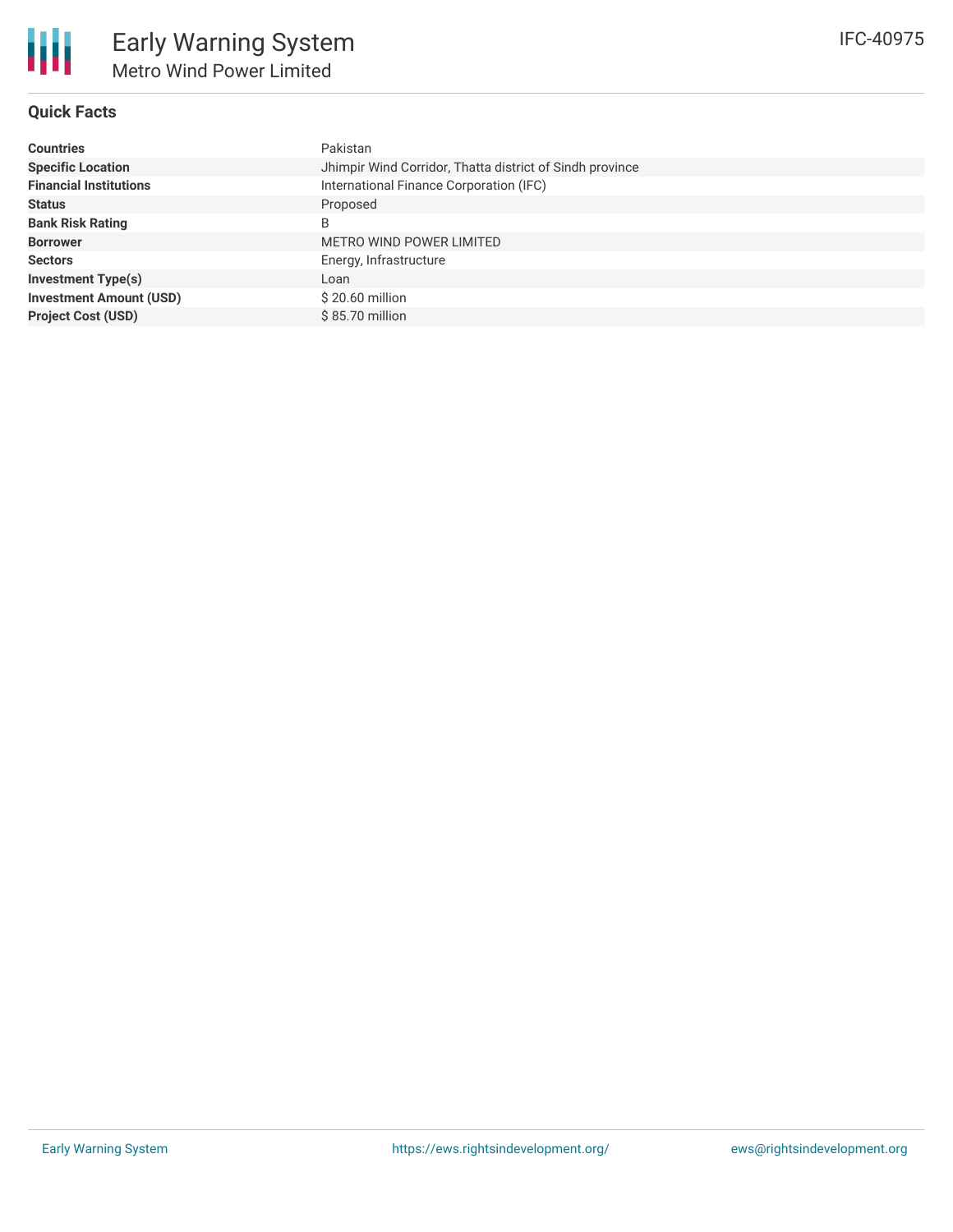## **Project Description**

According to the bank website, "The project comprises of the development, construction, and operation & maintenance of a 60 MW greenfield wind power project in Pakistan, in the Jhimpir wind corridor in the Sindh province (The Project). The Project will be connected to the national grid and will enter into a 25-year Energy Purchase Agreement (EPA) with the Central Power Purchasing Agency Guarantee Limited (CPPA-G)."

"The proposed project will involve the construction, operation and maintenance of a greenfield 60 MW wind farm on a Build-Own-Operate basis in Jhimpir District, Thatta, about 100 km north east of Karachi in Sindh Province, Pakistan. The project will sell electricity to the Central Power Purchasing Agency under a 25-year agreement. The project will involve installation of 30 Siemens-Gamesa 2 MW turbines. Each turbine will have a hub height of 90 m and a blade diameter of 121 m. The project site falls within the Gharo-Jhimpir wind corridor, which is located in the southwest of Sindh province and comprises two clusters of wind resource areas: Gharo, which is located near to the coast and the inland Jhimpir Wind Farm Region (JWR) located in the district of Thatta with, an approximate area of 157 km2.

The company will develop internal access roads to service the turbines within the project site which will link to an access road system already established to serve other wind farms in the vicinity. Once built, the turbines and sub-station land will be fenced off to enhance safety and security; the rest of the site will remain open to local communities for periodic grazing activities. Construction works will be carried out by Chinese EPC HydroChina, comprising a combination of PowerChina, Hydrochina International Engineering Company and Hangzhou Huachen Electric Power Control Company. HydroChina will also perform the role of Operations and Maintenance (O&M) contractor will for the first two years together with turbine supplier Gamesa, after which a new O&M contractor will be appointed. It is expected that construction work will begin in 2020 and that the wind farm will take around 15 months to complete. Wind turbines will be connected to a 132-kV high voltage switchyard in the power plant via a 22 kV underground electrical collection system. Electricity from the project will be transmitted from this switchyard to a National Transmission and Dispatch Company Limited (NTDC) transmission line that will serve multiple projects and be built by NTDC. The transmission line is not considered as an associated facility under Performance Standard 1 as it will be a shared line serving multiple (sixteen) other wind farm projects, of which IFC will be supporting six..."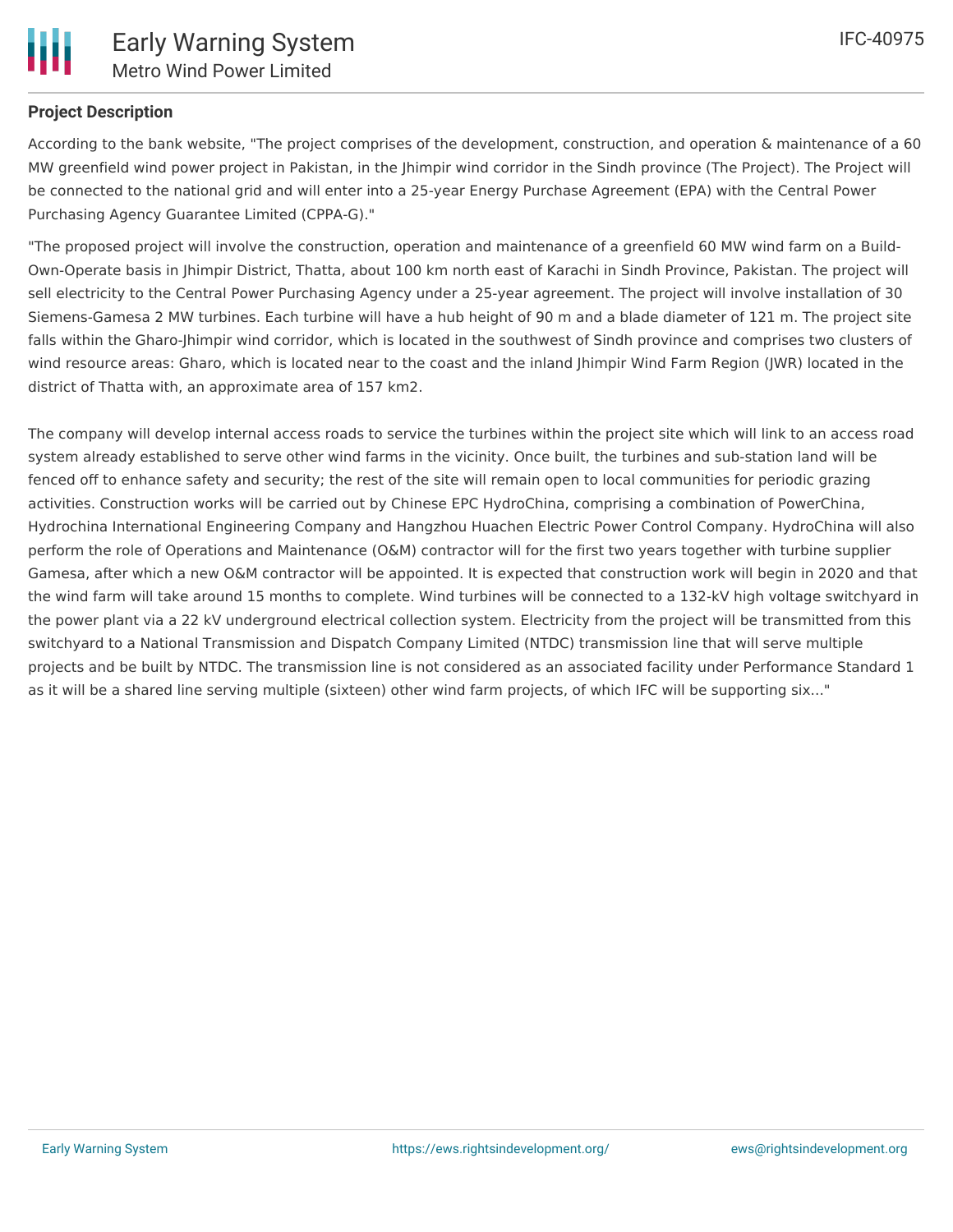## **Investment Description**

• International Finance Corporation (IFC)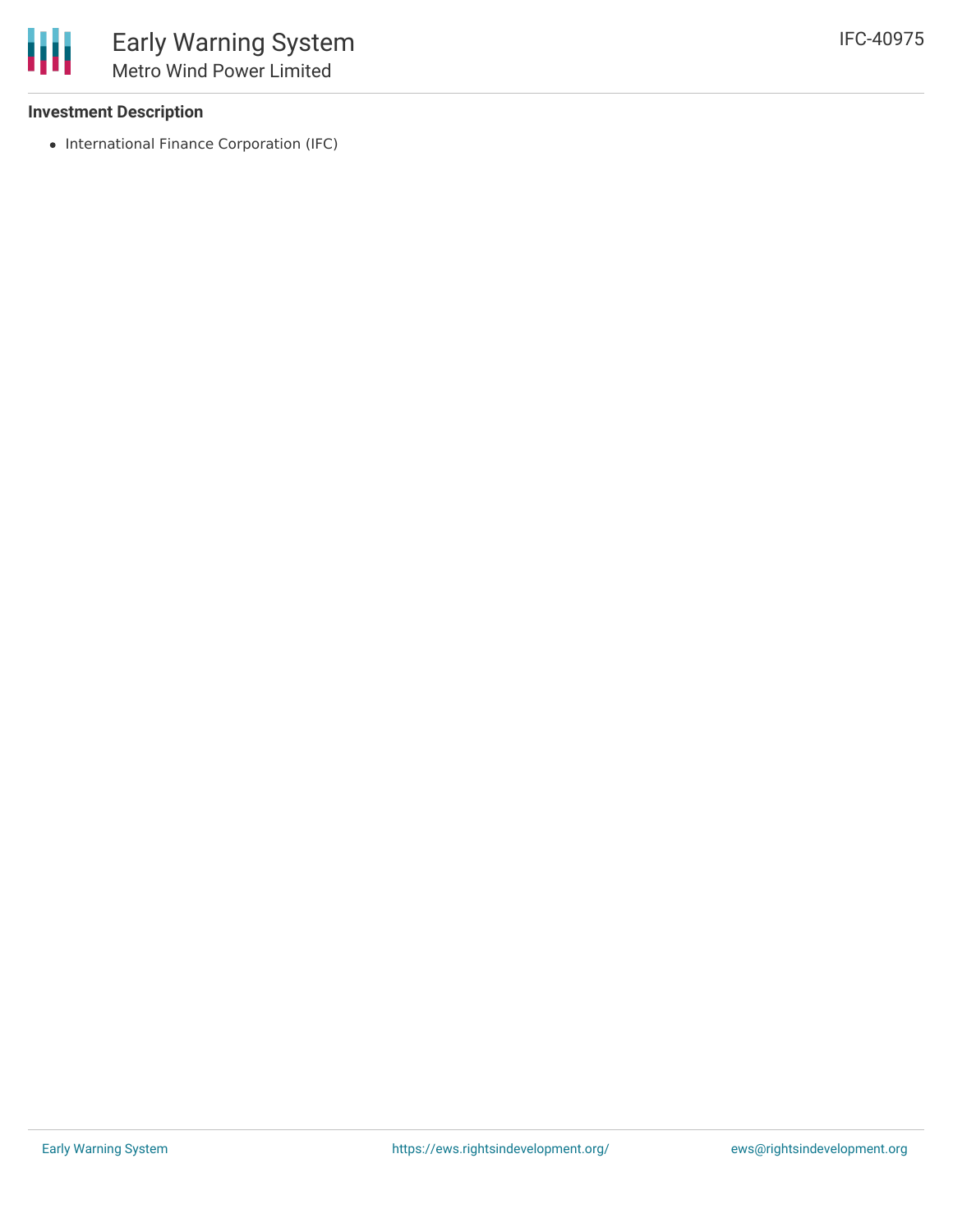

## **Private Actors Description**

According to IFCl, "The Project is being implemented by Metro Wind Power Limited (MWPL), a special purpose vehicle (SPV) incorporated under the laws of the Islamic Republic of Pakistan. MWPL is wholly owned by Metro Group of Companies.

The group has an existing 50 MW Wind Project in the same Jhimpir wind corridor which achieved commercial operations date in 2016 and has the Iqbal Alimohamed family and Infraco Keenjhar part of Daelim group as its shareholders and financing from the IFC along with a consortium of local banks. Besides, the group also has other investments in the energy sector including shareholding and board positions in some of the major power generation companies in Pakistan."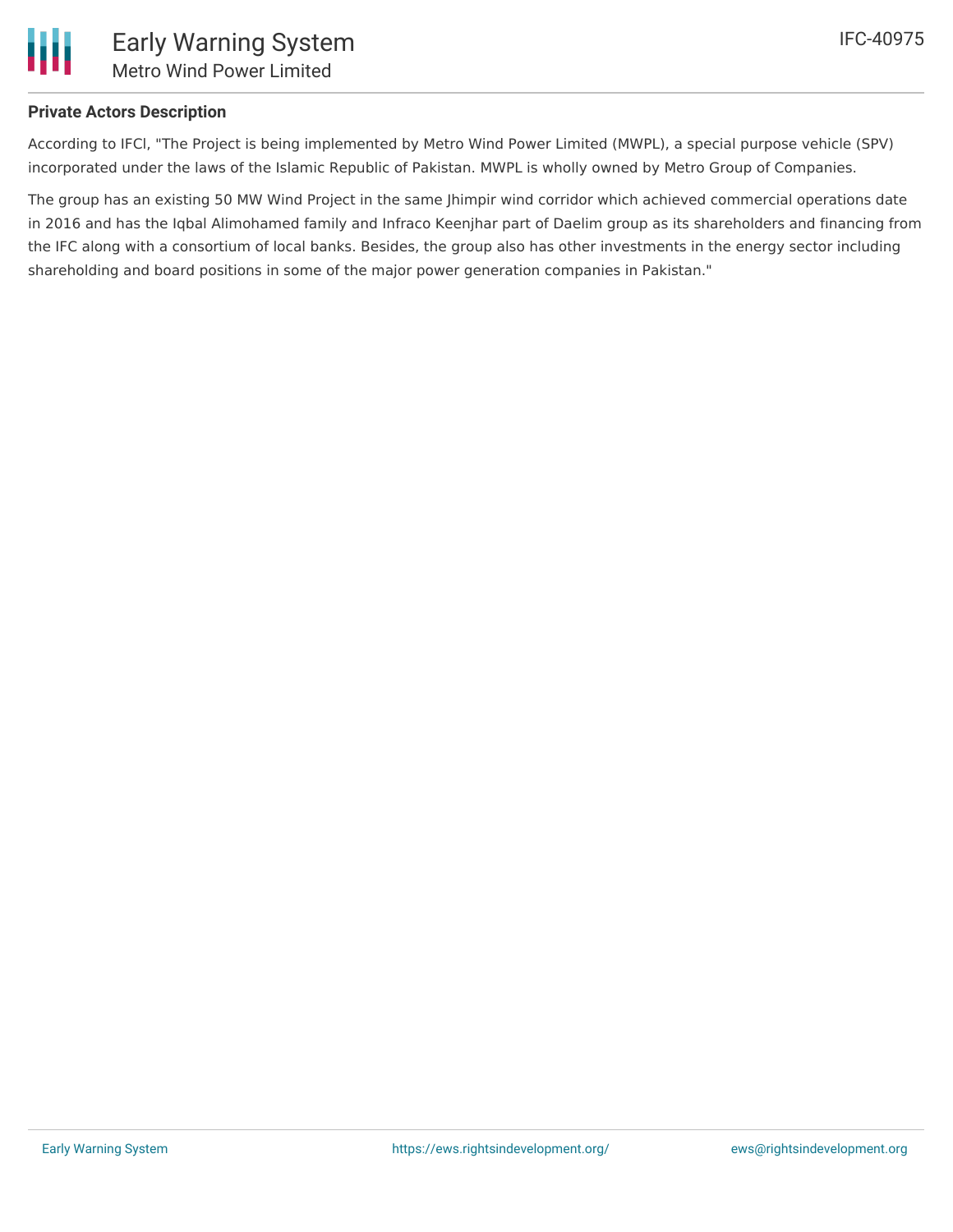

| <b>Private Actor 1</b>   | <b>Private Actor</b><br>1 Role | <b>Private Actor</b><br>1 Sector |                          | <b>Relation</b> Private Actor 2                    | <b>Private Actor</b><br>2 Role | <b>Private Actor</b><br>2 Sector |
|--------------------------|--------------------------------|----------------------------------|--------------------------|----------------------------------------------------|--------------------------------|----------------------------------|
| $\overline{\phantom{a}}$ | $\overline{\phantom{a}}$       | $\overline{\phantom{a}}$         | $\overline{\phantom{a}}$ | Hangzhou Huachen Electric Power Control Company    | Parent Company                 | $\overline{\phantom{a}}$         |
| $\overline{\phantom{a}}$ | $\overline{\phantom{a}}$       | $\sim$                           | $\sim$                   | HydroChina                                         | Contractor                     | $\overline{\phantom{a}}$         |
| $\overline{\phantom{a}}$ | $\overline{\phantom{a}}$       | $\overline{\phantom{a}}$         | $\overline{\phantom{a}}$ | Hydrochina International Engineering Company       | Parent Company                 | $\overline{\phantom{a}}$         |
| $\overline{\phantom{a}}$ | $\overline{\phantom{a}}$       | $\sim$                           | ٠.                       | Metro Group of Companies                           | Parent Company                 | $\overline{\phantom{a}}$         |
| $\overline{\phantom{a}}$ | $\overline{\phantom{a}}$       | $\overline{\phantom{a}}$         | $\overline{\phantom{a}}$ | Metro Wind Power Limited (MWPL)                    | Client                         | $\overline{\phantom{a}}$         |
| $\overline{\phantom{a}}$ | $\overline{\phantom{a}}$       | $\sim$                           | ٠.                       | National Transmission and Dispatch Company Limited | Buyer                          | $\overline{\phantom{a}}$         |
| $\overline{\phantom{a}}$ | $\overline{\phantom{a}}$       | $\overline{\phantom{a}}$         | $\overline{\phantom{0}}$ | PowerChina                                         | Contractor                     | $\overline{\phantom{a}}$         |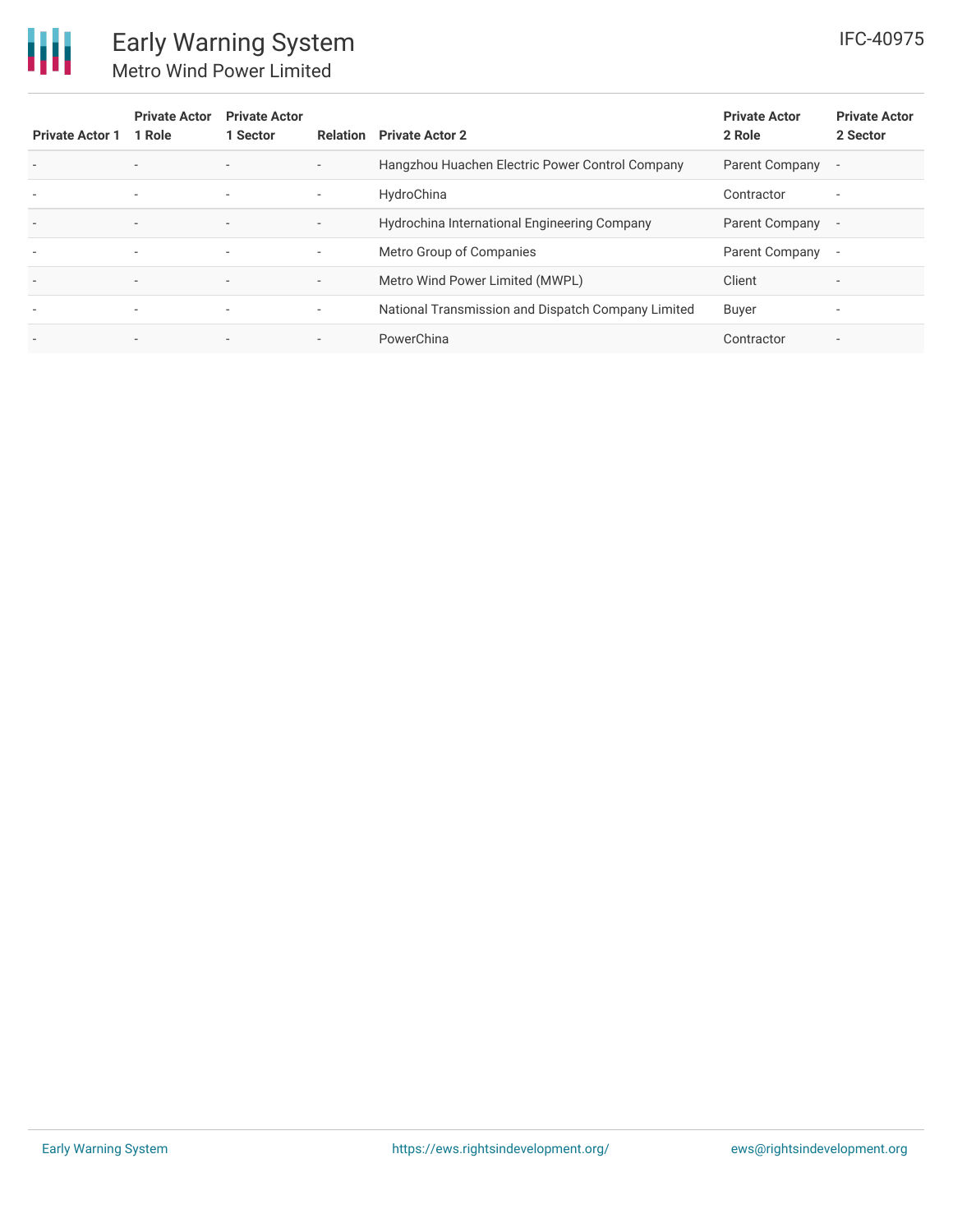

#### **Contact Information**

Metro Wind Power Limited Danish Iqbal Chief Executive Officer +92-021-34370034-8 danish.iqbal@gaenergy.com

#### **ACCOUNTABILITY MECHANISM OF IFC**

The Compliance Advisor Ombudsman (CAO) is the independent complaint mechanism and fact-finding body for people who believe they are likely to be, or have been, adversely affected by an IFC or MIGA- financed project. If you submit a complaint to the CAO, they may assist you in resolving a dispute with the company and/or investigate to assess whether the IFC is following its own policies and procedures for preventing harm to people or the environment. If you want to submit a complaint electronically, you can email the CAO at CAO@worldbankgroup.org. You can learn more about the CAO and how to file a complaint at <http://www.cao-ombudsman.org/>